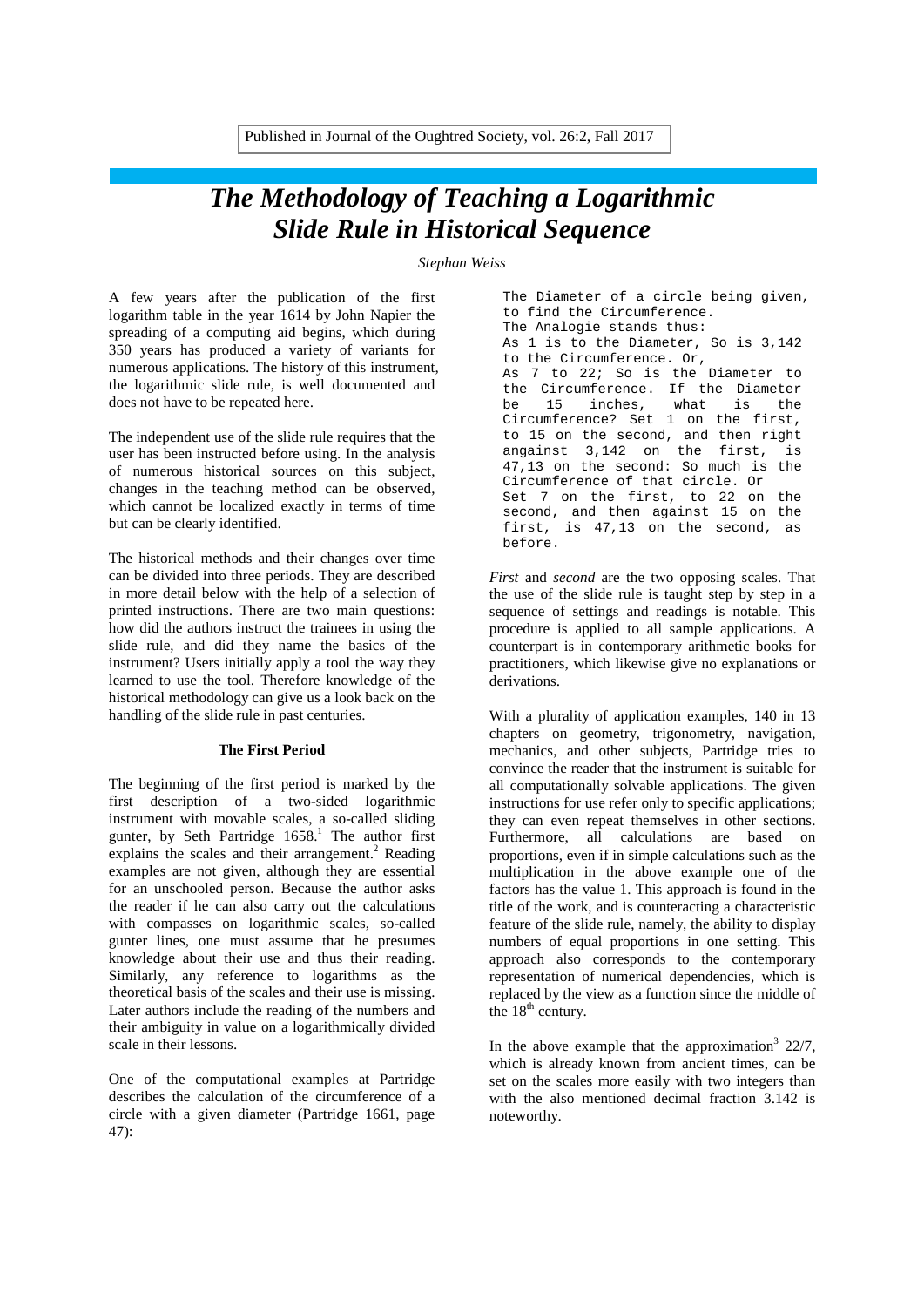In his work, Partridge gives no indication of the theory underlying the instrument, and therefore does not mention logarithms and their inventor.

Partridge is comparable to Michael Scheffelt. In the second edition of his book on his new invention<sup>4</sup> from 1718, he presents an arrangement with two scales, which can be moved against one another, in addition to the rod with a logarithmically divided scale, which can only be used by means of compasses. Scheffelt, like Partridge, is bound in thinking in proportions, which he also expresses in the title of his book:

Neu-erfundener Maß-Stab / Auf welchem Alle Proportiones der<br>gantzen Mathesis ohne mühsames gantzen Mathesis ohne mühsames Rechnen, so wohl mit- als ohne Hand-Circul, in Arithmetica, Geometria [...] können gesucht und gefunden werden.

*(Newly invented measuring-rod / on which all proportions of the whole mathematics without laborious calculations, with and without compasses, in arithmetic, geometry […] can be searched and found.)*

In numerous exercises Scheffelt demonstrates the possible applications of this arrangement. His instructions for the calculation of circumference and area of a circle are (Scheffelt, 1718, page 85):

56. Wie soll der Inhalt eines Circuls gefunden werden? E.g. Es werde gegeben der Diameter eines Circuls **ab** 2°1'. Ist die Frag nach dessen Inhalt? [...] Oder ich stelle 7. rechter Hand / zu 22. lincker Hand / und sehe bey 21. rechter Hand / finde 6°6'. lincker Hand die Circumferenz deß Circuls [...] Oder ich stelle 4. rechter Hand / zu 21. lincker Hand / und schaue bey 1. rechter Hand / finde lincker Hand / 525. nehme alsdann die Weite von 1. biß 5'2''5'''. stelle solche auß 6°6'. über sich / finde bey nahem<br>3°4'7''. oder 3°4'6''5'''. den 3°4'7''. oder 3°4'6''5'''. den Quadrat- oder flachen Inhalt deß Circuls.<sup>5</sup>

*(56. How o find the area of a circle? For example. The diameter of a circle ab will be given with 2°1'. The area is asked? [...] Or I set 7 right hand / to 22 left hand / and look at 21 right hand / find 6°6' left hand / the circumference of the circle [...]*

*Or I set 4 right hand / to 21 left hand / and look at 1 right hand / find left hand / 525 next take the width from 1 to 5'2''5'' set it from 6°6' beginning / find nearly 3°4'7'' or 3°4'6''5''' the area of the circle).*

Left hand and right hand define the two logarithmic scales according to the direction in which they are moved. For the calculation of the circular area several solutions are shown, above only one is cited. Scheffelt does not address the basis of logarithmic calculation, and of logarithms only insofar as he lists them in a table for the preparation of the logarithmic scale.

Over time the use of the slide rule is extended to an increasing number of applications in the fields of mathematics, geometry, mechanics, and technology. Simultaneously one tries to simplify its application with pre-calculated partial results. An example of this can be found at Joseph Howe 1845.<sup>6</sup>

In the appendix the author names himself *Teacher of the Slide Rule, Hyde, near Manchester.* His instructions are still verbalized at a time when other authors already choose the graphical method. His book contains tabular lists with constant numerical values, which he uses in certain applications.

#### To find the area of an equilateral triangle, and regular polygons, from 5 to 12 sides.



#### **FIGURE 1: Howe page 26**

These tabular lists are either simple multipliers or divisors or the results of complex pre-computed terms. The users are relieved of calculations in between, they even do not need to know their basis or how to calculate them. Howe uses these constants in the calculation of the areas of polygons as in Figure 1<sup>7</sup>, in the determination of the weight of solid objects with given dimensions and made from different materials, or in the calculation of the piston diameter of steam engines that are intended to drive water pumps with predetermined dimensions (See Figure  $2)$ .<sup>8</sup>

Shortly afterwards Sedlaczek  $1856<sup>9</sup>$  provides a more extensive table for working with polygons using decimal fractions and proportions.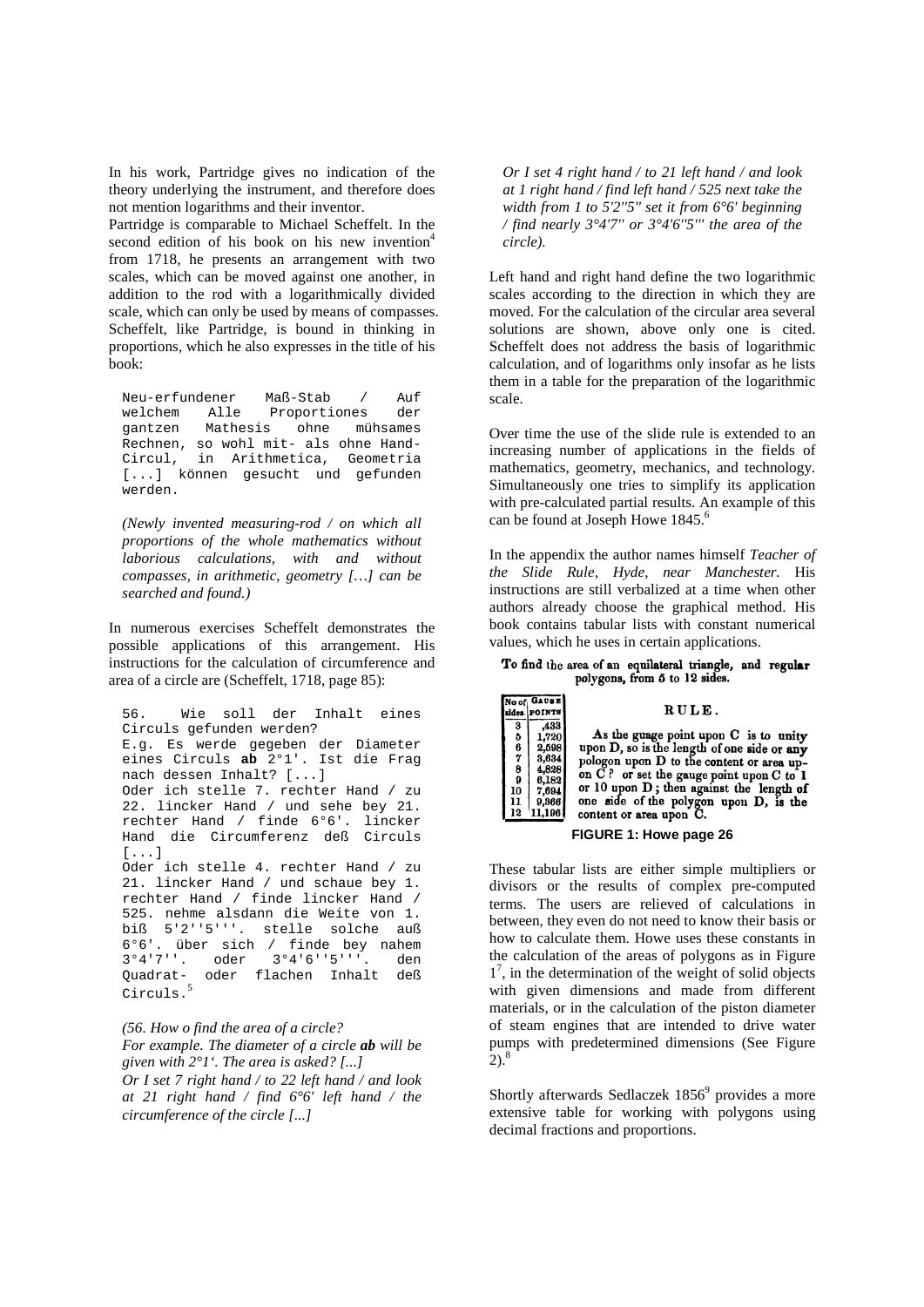The use of gauge points was not a new invention. Already Everard 1684<sup>10</sup> taught their use. Later manufacturers provide appropriate markings on the scale.<sup>11</sup> New at that time is the steadily growing amount of pre-calculated constants, arranged in tables, so that even more applications are covered. In the course of industrialization the scopes of technical mechanics and machine design are mainly part of these tables.

#### 31

### PUMPING ENGINES.

The two following tables of gauge points are for finding the diameters of steam engine cylinders, that will work pumps from 3 to 30 inches diameter, and at given depth in yards. The first table loads its cylinders with 10lbs. upon every square inch of the area in their pistons, and the second table is calculated so as to load the different cylinders with 7lbs. weight upon every square inch, in the area of their pistons.

|                     |                       |                    |                 | Table of 10lbs. to the inch. Table of 7lbs. to the inch. |                 |                           |                 |
|---------------------|-----------------------|--------------------|-----------------|----------------------------------------------------------|-----------------|---------------------------|-----------------|
| Diami<br>of<br>pump | Gauge<br><b>Point</b> | Diam<br>of<br>pump | Gange<br>Point. | Diam!<br>of<br>pump                                      | Gauge<br>Point. | <b>Diam</b><br>of<br>oump | Gauge<br>Point. |
| 9                   | 115                   | 17                 | 367             | 3                                                        | 165             | 17                        | 528             |
| 4                   | 204                   | 18                 | 41              | 4                                                        | 292             | 18                        | 591             |
| 5                   | 318                   | 19                 | 46              | ð                                                        | 457             | 19                        | 695             |
| 6                   | 458                   | 20                 | 51              | 6                                                        | 66              | 20                        | 731             |
| 7                   | 625                   | 21                 | ma              | 7                                                        | 89              | 21                        | 81              |
| 8                   | 815                   | 22                 | 616             | 8                                                        | 117             | 22                        | 885             |
| 9                   | 103                   | 23                 | 67              | 9                                                        | 148             | 23                        | 97              |
| 10                  | 127                   | 24                 | 732             | 10                                                       | 183             | 24                        | 406             |
| 11                  | 154                   | 25                 | 795             | 11                                                       | 222             | 25                        | 114             |
| 12                  | 183                   | 26                 | 86              | 12                                                       | 264             | 26                        | 124             |
| 13                  | 2125                  | 27                 | 928             | 13                                                       | 808             | 27                        | 134             |
| 14                  | 25                    | 98                 | 99              | 14                                                       | 858             | 28                        | 143             |
| 15                  | 2875                  | 29                 | 107             | 15                                                       | 412             | 29                        | 154             |
| 16                  | 327                   | 30                 | 115             | 16                                                       | 468             | 30                        | 165             |

In making use of the two preveding tables, observe the following rule:

As a gauge point on A is to unity on B, so is the length of a column of water in yards on C, to the diameter of the steam cylinder on D; or set unity on B to the gauge point on A, then against any length of a column<br>of water in yards on C is the diameter of a steam cylinder that will work the pump on D.

## **FIGURE 2: Howe page 31**

## **The Second Period**

In the first decades of the  $19<sup>th</sup>$  century the methodology changed into the second section. Now the hitherto verbal instructions are replaced by simplified graphical representations of the scales. Examples can be found at John Farey 1827, Charles Hoare 1868, as well as Adam Burg 1830, and Leopold Schulz of Straßnicki 1843.<sup>12</sup> Both Burg and Schulz von Straßnicki were supporters of the slide rule in Germany and Austria. Schulz von Straßnicki gives not less than 388 rules for calculations of all kind, including conversions of weights and measures<sup>13</sup> (See Figure 3). The latter became essential during the conversion from old units of

measurement to the new metric system in the course of the 19<sup>th</sup> century in Europe.

Even at the beginning of the  $20<sup>th</sup>$  century, the company A. W. Faber shows pictures of slide rules with fully divided scales in order to clarify the settings.

|  | ۰ |  |
|--|---|--|

|             | Stereometrie.<br>D.               |                                            |  |  |  |
|-------------|-----------------------------------|--------------------------------------------|--|--|--|
| 337. Regel. | Flächeninhalt ter Basis<br>A<br>1 |                                            |  |  |  |
|             | R                                 | höhe Rörperinhalt des Prisma               |  |  |  |
| 338. Regel. | 144<br>A                          | Bafis in Quadratzollen                     |  |  |  |
|             | Länge in Fußen<br>R               | Rörperinhalt in Rubificuth                 |  |  |  |
| 849. Regel. | 36<br>A                           | Basis in Quadraticub                       |  |  |  |
|             | B Länge in Rlaftern               | Rörperinhalt in Rubifflaft.                |  |  |  |
| 340. Regel. | 432<br>A                          | Basis in Quadratzoll                       |  |  |  |
|             | B Höhe in Schuhen                 | Bolumen in Rubiffcub für                   |  |  |  |
|             |                                   | Pyramide und Regel                         |  |  |  |
| 341. Regel. | 3<br>A                            | Bañs                                       |  |  |  |
|             | Dobe<br>B                         | Bolumen der Pyramide oder des Regels       |  |  |  |
| 342. Regel. | Höhe<br>c                         | Körperinhalt des Enlinders                 |  |  |  |
|             | 3.544<br>D                        | Umfang                                     |  |  |  |
| 343. Regel. | höhe<br>$\bf c$                   | Volumen des Colinders                      |  |  |  |
|             | 1.128<br>D                        | Durchmeiīer                                |  |  |  |
| 341 Regel.  | Höhe in Fußen<br>c                | Volumen des Colinders                      |  |  |  |
|             | 13.54<br>D                        | Durchmeffer in Zollen                      |  |  |  |
| 345. Regel. | Höhe<br>С                         | Bolumen des Kegels                         |  |  |  |
|             | D<br>1.95                         | <b><i><u>Ourchmeffer</u></i></b>           |  |  |  |
| 346. Regel. |                                   | C Durchmeffer der Kugel Volumen der Stugel |  |  |  |
|             | Ð<br>1.35                         | Durchmeffer                                |  |  |  |
|             |                                   | FIGURE 3 : Schulz von Straßnicki, page 170 |  |  |  |
|             | (calculaion of volume)            |                                            |  |  |  |
|             |                                   |                                            |  |  |  |

In 1868 Hoare reduced the representation of the scales to the essentials (See Figure 4).

#### 9. CIRCUMFERENCE AND DIAMETER OF CIRCLE (on A and B).

- A Set 22 Line of circumferences
- $B$  T<sub>o</sub>  $7$ Line of diameters.

#### **FIGURE 4: Hoare, page 18**

In contrast to verbal instructions, graphical representations have an advantage that they are easier to understand and in addition allow the exchange of input and output variables. In the settings shown constant values have already been incorporated. They are given without any explanation. Formulas for the respective calculations are not listed, the theory of the instrument is not mentioned.

We still find a collection of complete instructions, arranged according to subject areas that try to cover as many different applications as possible. This implies that the user did not necessarily had to have relevant knowledge. From this fact, the question arises as to how the user behaved when he had to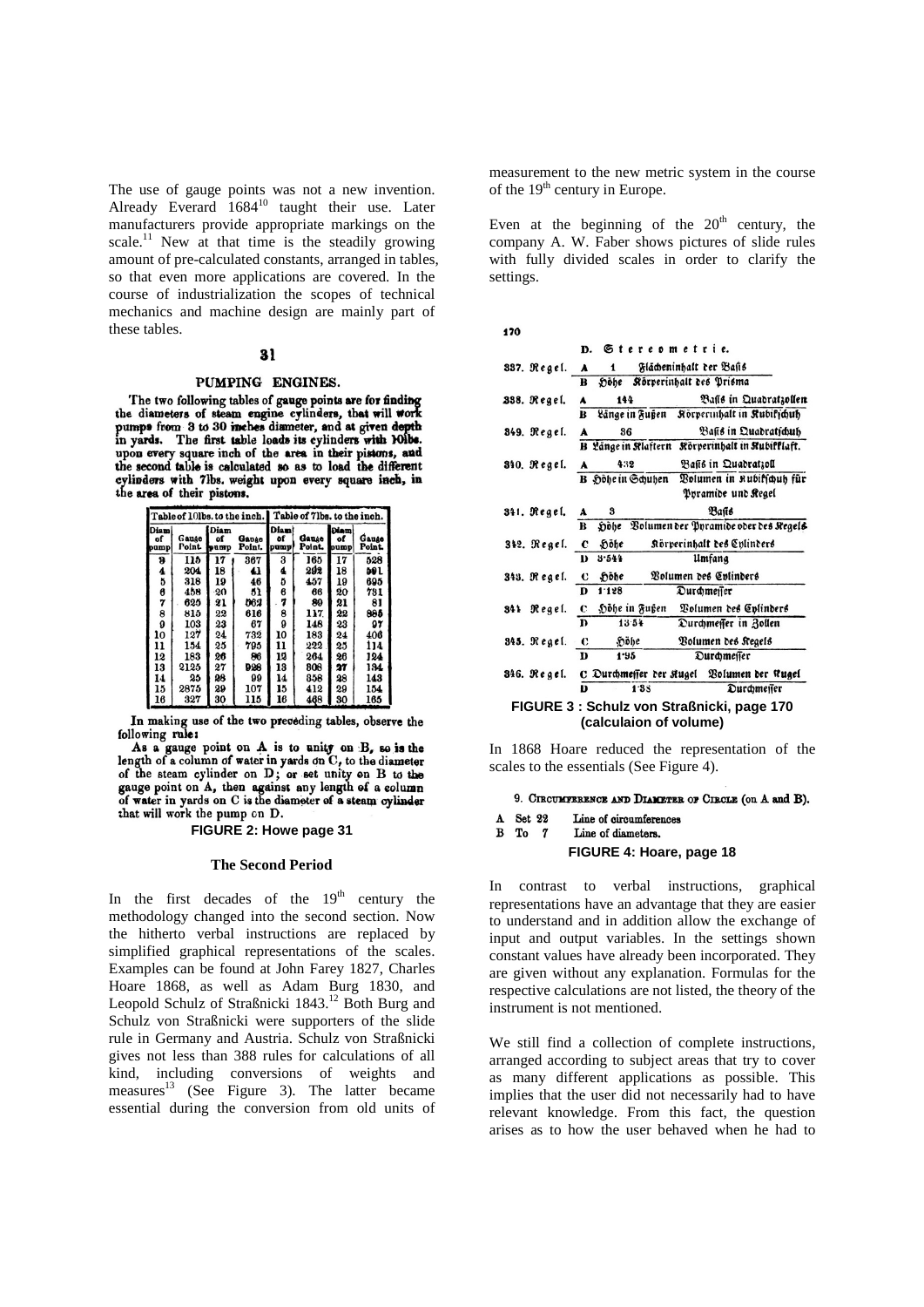perform a calculation that is not listed in the collection. In that case, did he look for a similar solution or did he solve the problem by composing partial solutions?

For constant values, there are two types of representation: either as a fractional number, as in Schulz von Straßnicki 1843, or as a proportion of two numbers, as in Cox 1891 in his list with conversion factors for length units.<sup>14</sup>

| METRIC SYSTEM.      |                    |
|---------------------|--------------------|
| $26 =$ Inches.      | $82 =$ Feet.       |
| $66$ = Centimetres. | $25 =$ Metres.     |
| $82 =$ Yards.       | $87 =$ Miles.      |
| $75 =$ Metres.      | $140 =$ Kilometres |
| $4300 =$ Links.     | $43 =$ Chains.     |
| $865$ = Metres.     | $865 =$ Metres.    |
|                     |                    |



Explanations for constant numbers, which are not immediately obvious, are rare. Adam Burg, already mentioned above, is one of the few authors who explain the derivation of constants in detail. He also preferably uses proportions with integers instead of decimal fractions, as with 109/123 or 39/44 for sqrt (pi/4) and 55/70 or 95/121 for pi/4.

# **The Third Period**

In the last decades of the  $19<sup>th</sup>$  and in the first decades of the  $20<sup>th</sup>$  century, methodology again turned into a third section. Predefined instructions for setting the slide rule are replaced by instructions for a generalized usage. As usual, the authors demonstrate simple basic tasks such as multiplication, division, roots, and powers. They present a calculating example as a formula, and, if necessary, process the formula with a succession of fundamental operations. Examples are given at Cox 1891 or at Dunlop 1913.<sup>15</sup> The rearranged fraction in Figure 6 on the right is processed at Dunlop with 8 steps.

$$
p = \frac{Wv^2}{2g \times 2240 \times \frac{\pi d^2}{4} \times l}, \qquad p = \frac{Wv^2 \times 1 \times 1 \times 1 \times 1}{16 \times 2240 \times \pi d^2 \times l}
$$

## **Figure 6: Changing a Formula at Dunlop, page 27**

At the same time, the interoperation of scales and cursor now changes the course of a calculation. The cursor has been invented in the middle of the  $19<sup>th</sup>$ century. The cursor allows new arrangements, new divisions of the scales, as well as the transition between scales, and thus influences the handling of the slide rule. As an example of this, the old scale arrangement (from top to bottom) A=B=C=1-10-100,

D=1-10 without cursor changed to the new arrangement A=B=1-10-100, C=D=1-10 with cursor.

Specific collections of calculating examples are still preserved to a limited extent or are transformed into collections of selected exercise examples.

In contrast to completely finished solutions, previous knowledge is now required, both in the understanding of the descriptive formula, as well as in the formula's conversion and processing. One must assume that the improved and deepened training in arithmetic and algebra at schools and technical colleges in the 19<sup>th</sup> century allowed this change in methodology.

# **The Definition of Logarithm**

Not before the middle of the  $19<sup>th</sup>$  century did the definition of logarithm serve as an aid for the explanation of the operation of a slide rule. Two explanatory models are applied to make understandable that multiplications or divisions are executed as additions or subtractions of lengths: either the historical conception of a geometric and a corresponding arithmetic progression, or the functional description  $log (a * b) = log (a) + log (b)$ and  $log (a / b) = log (a) - log (b)$ , respectively.

The comparison of the two sequences is the older definition of the logarithm. The definition has been used by John Napier in 1614 and Jost Bürgi in 1620. Cox writes about it:

2d. Logarithms are a series of numbers in Arithmetical Progression  $(as 0, 1, 2, 3, 4, etc.)$ , corresponding to another series of numbers in<br>Geometrical Progression (as Progression (as 1,2,4,8,16, etc.) We will take two such series and place them together, thus:- 0 1 2 3 4 5 [...] 10 1 2 4 8 16 32 [...] 1024 Here the first line is a series of numbers in A.P. and they are the logarithms of the corresponding numbers in the second line, which is a series of numbers in G.P. [...] 1st. If we add together any two numbers of the first line as 3 and 5, their sum 8 corresponds with 256 of the second line. Now 256 will be found to be the product of the two factors 8 and 32, which on the second line correspond with 3 and 5 on the first line [...] (Cox 1891, S. 1).